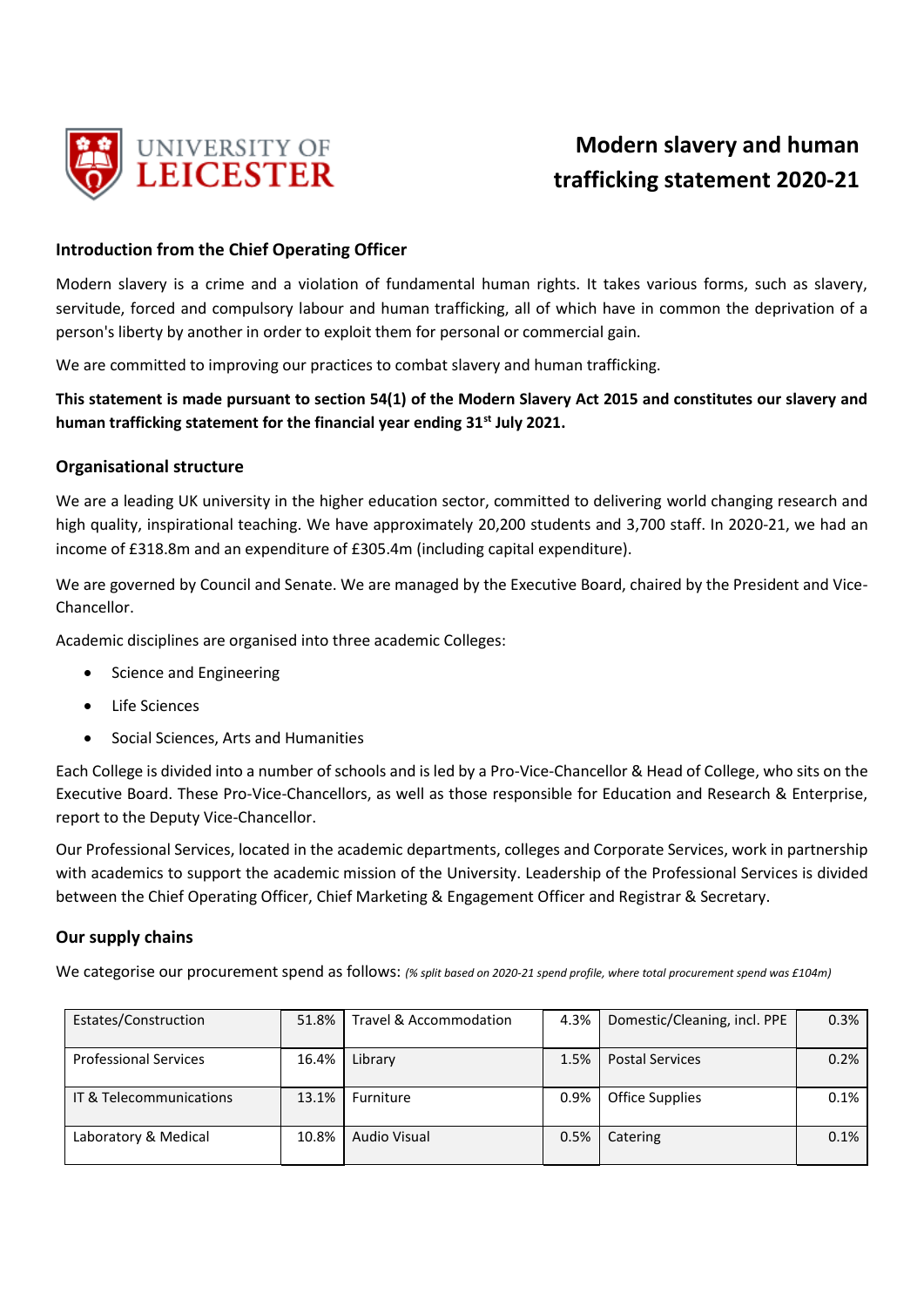We have undertaken a high-level risk assessment of our contracts, identifying where supply chains extend into sectors and territories that are high risk in terms of the potential presence of modern slavery. The high risk sub-categories identified are estates-construction, IT-hardware, catering supplies and services, specialist cleaning services, taxis, laboratory supplies (gloves), and personal protective equipment/workwear/sports kit/promotional leisurewear.

# **Our policies on slavery and human trafficking**

Our workplace policies and procedures demonstrate our commitment to acting ethically and with integrity in all our business relationships. We are committed to ensuring that there is no modern slavery in our supply chains or in any part of our business. Our HR policies and procedures reflect UK employment law.

Our [Whistleblowing Policy](https://le.ac.uk/about/governance-management/governance/policies) provides guidance to staff, students, members of its Council and other members of the University on the procedure for the disclosure of information which, in that person's reasonable belief, is in the public interest and tends to show one or more types of malpractice, impropriety or dangers as specified in the Policy.

Our Procurement Regulations require compliance with the Modern Slavery Act 2015 (see clause 4.1.5. (c))

Our Sustainable Procurement Guidance Note makes explicit reference to the Modern Slavery Act 2015, with modern slavery included within the pre-procurement risk assessment tool. The Guidance Note prompts consideration of the appropriateness of using labour standards (including ILO core conventions) as selection criteria.

Our Treasury Management Policy includes a commitment to make investments in an ethically responsible manner.

## **Due diligence processes for slavery and human trafficking**

As well as being reflected in our policies and procedures, the requirements of the Modern Slavery Act 2015 are built into our working documents. The risk of modern slavery within the supply chain is flagged and mitigated within the procurement strategy checklist/template, pre-qualification/tender documents and our standard terms and conditions.

We have purchased [NetPositive Futures' Supplier](https://supplierengagementhe.net-positive.org/) Engagement Tool, which means our suppliers can access the tool free of charge to create a Sustainability Action Plan for their business. Where relevant, the tool identifies actions for the supplier to take in order to mitigate the risk of modern slavery within its supply chains. The tool allows us to run reports to see individual supplier's/all registered suppliers' progress against the identified actions within their plan(s). Our template contract award letter encourages suppliers to use the tool, where its use is not to be made contractual due to the significance of slavery (sustainability factors) given the nature of the contract.

Furthermore, our contract summary template, which is completed by the Procurement Unit/category managers once a contract is awarded, focusing contract managers on the key contract deliverables, performance measures and risks etc., includes a modern slavery risk rating. The contract summary template, as well as our contract review meeting agenda template, also note the availability of NetPositive action plan progress reports, including the supplier's progress in taking forward any modern slavery mitigation actions.

We continue to engage with other universities and higher education purchasing consortia, not least the North Eastern Universities Purchasing Consortium (NEUPC) of which we are a member, to agree how best our combined resource may be used to identify and review/monitor risks of modern slavery in our supply chains.

Alongside his counterpart at De Montfort University, the Director of Procurement has lobbied the Home Office to use the Government's weight and resource to ensure more practical steps are taken to mitigate the risk of slavery and human trafficking in public/HE sector supply chains. In particular, it has been suggested that the Crown Commercial Service could do more in auditing the supply chains that feed its high risk framework agreements, used across the public/HE sector. Both are now members of the Public Procurement Modern Slavery Group, established in February 2021 in response to this lobbying.